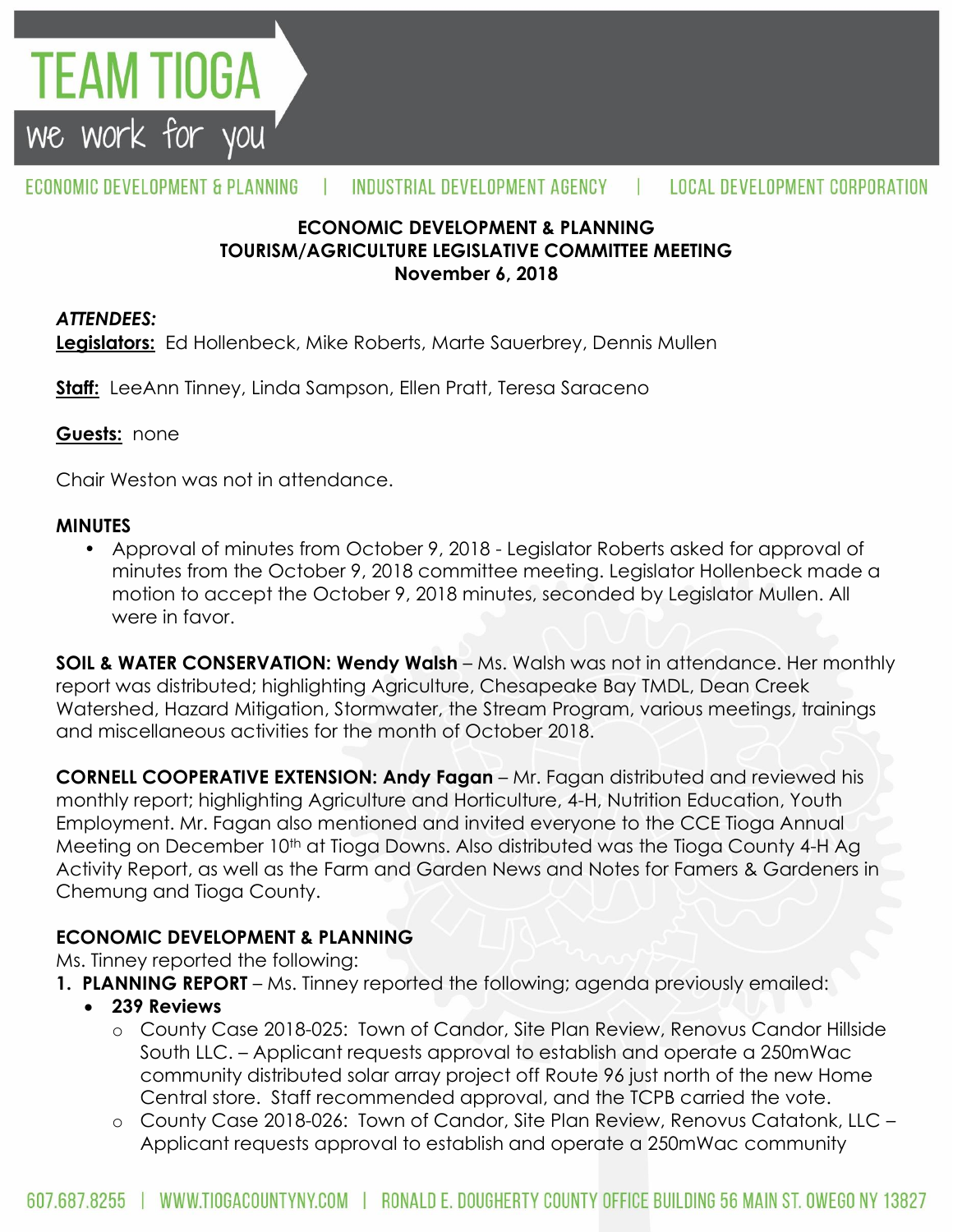distributed solar array project off Route 96 on the old town gravel pit. Staff recommended approval and the TCPB carried the vote.

o County Case 2018-027: Town of Owego, Site Plan Review, TBD HD, LLC – Applicant requests approval to establish and operate a steel product galvanizing business in the Tioga Industrial Park. Staff recommended approval and the TCPB unanimously carried the vote.

Ms. Tinney reported this went before the Town of Owego Board and did not get approved pending additional information related DOT traffic counts. This has since been resolved and will meet again on November 27<sup>th</sup>. Ms. Tinney also reported that regarding this same project, V & S, the IDA did approve the standard PILOT request associated with this project.

### **Municipal Projects/Plans**:

- o Village of Waverly Held Glen Park Improvements Project Committee to start park boundary and project area topographic survey process. Board of Trustees approved Thoma Development Consultants proposal for development of the new comprehensive plan. Work will begin as soon as TDC receives the signed contract from the Village of Waverly.
- o Village of Owego Assisting with the \$10M DRI up-front grant planning process, specifically the Arts District project.

## **Other Activities**

- o Hazard Mitigation Plan Update Completed up front review of draft sections from Tetratech. Held Draft Review meeting with full Hazard Mitigation Planning Committee.
- o Tourism Strategic Plan Held first two meetings with the Strategic Plan Committee and consultant. Data gathering and Strengths/Weaknesses tasks are complete.
- o Quality of Life Assessment Serving on Steering Committee. Hosted and participated in the Tioga Tells community stakeholder QOL Kick Off event.

## **Resolutions** – The following resolutions were presented and approved:

- K01 Reappoint Member (Moore) to the Tioga County Planning Board
- K02 Reappoint Member (Current) to the Tioga County Planning Board
- K03 Reappoint Member (Robertson) to the Tioga County Planning Board
- K04 Reappoint Member (Lacey) to the Tioga County Agricultural & Farmland Protection Board

## **2. ECONOMIC DEVELOPMENT REPORT** – Ms. Tinney reported the following; agenda previously emailed:

- **Outreach**
	- o Quality of Life Agency Not for profit working with veterans services.
	- o Leadership Tioga Commencement tonight, 19 graduates, at the Pumpelly House.
	- o Finger Lakes Wine Country Tourism Marketing Association Attended the regular monthly meeting. Legislative Chair, Ms. Sauerbrey, reported seeing the latest Finger Lakes Wine Country Magazine and noticed it was filled with photographs of Tioga County, as well as advertisements for events and Tioga County businesses.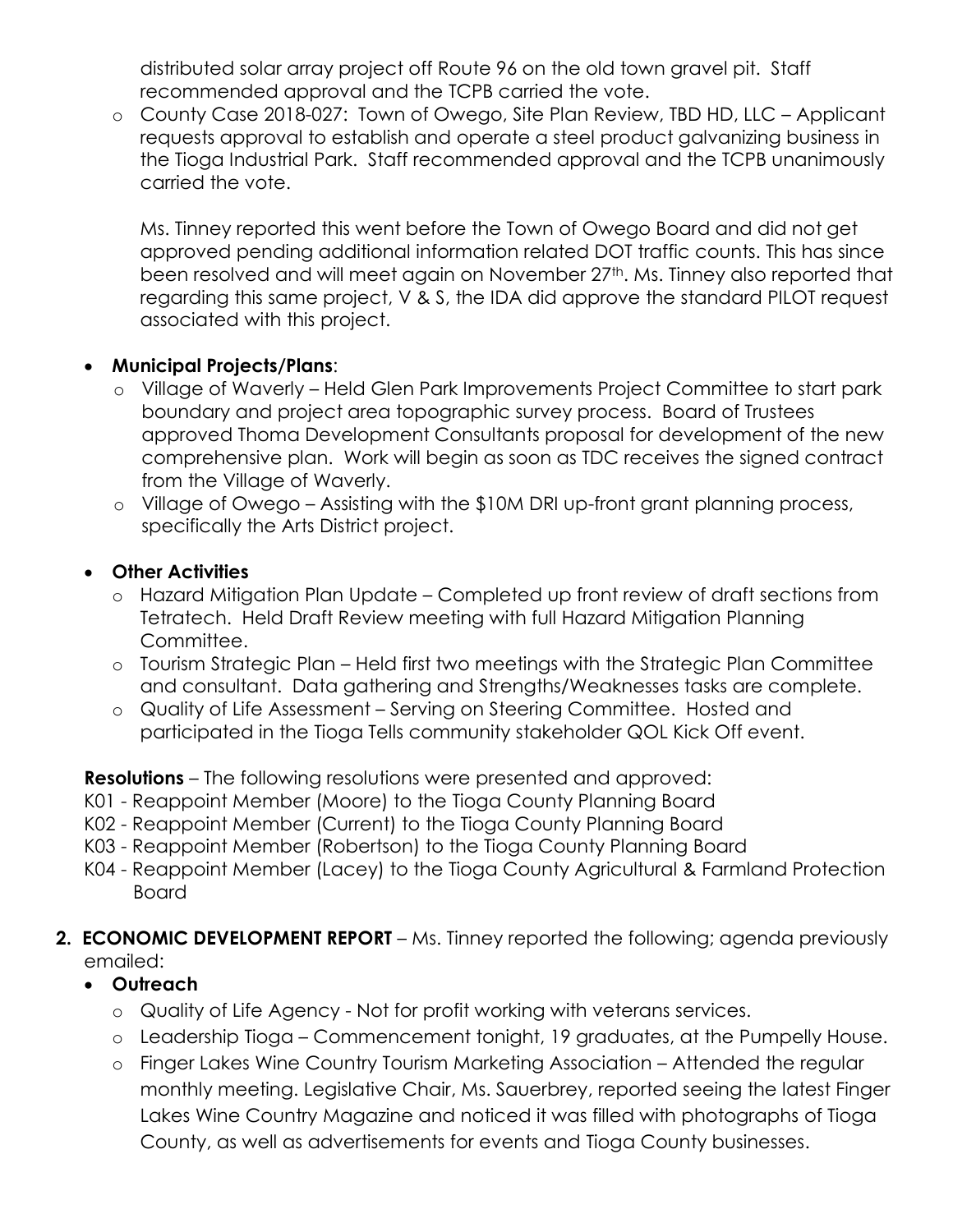- o White Knight This is the video company who did the DRI presentation. Ms. Tinney & Ms. Maffei participated in a video of testimonials on that project.
- o Bryant Myers Has resigned his position with the IDA, he has taken a position with Tioga State Bank. The Governance Committee has conducted interviews and a recommendation will be made to the IDA Board tomorrow night.
- o VEDA Attended regular monthly meeting.
- o Tioga Opportunities
	- $\triangleright$  Housing strategy Meeting with a housing development group that works out of the Corning area, Arbor Housing, may have an interest in a project in Tioga County.
	- > Attended the Tioga County Opportunities Warehouse ribbon cutting; nice event, new facility to store their housing materials.
- o Spencer Van-Etten Central School District Superintendent Met with Dianna Hessler to talk about what they are doing regarding Workforce Development.
- o Chamber Tailgate event Attended this event held in place of the Business Show that has been done in the past; great networking event, well attended.
- o STREDC Meetings
	- > Brittany Woodburn has been invited to serve on the Loan Committee; reviewing loan requests coming in from across the region.
- o Lockheed Martin Attended meetings addressing Workforce Development, as well as their participation in the Industry Summit coming up put on by ST8; inviting industries around the area to come together to discuss any issues they may be facing.
- o Senator Schumer's Office Met with Amanda Spellicy; maintaining connection.
- o Senator Akshar Met to discuss 2 of our projects; funding offered by way of a CAP Grant for the V & S project, as well as a project coming up that may be part of the DRI, construction of a Not for Profit Hub, getting Not for Profits together sharing space and expenses.
- o Institute for Advancement
	- $\triangleright$  Final class on November 17<sup>th</sup> on Budget and Finance.
	- $\triangleright$  Commencement on December 5<sup>th</sup>; presenting certificates of completion

 Ms. Tinney reported the I4A Committee is looking into what to do next year; developing classes for continued education for those involved this year.

o Firstlight (fiber) – Formerly Fingerlakes Technology; will be providing a map of their extended fiber in Tioga County. Good information for potential businesses.

# **Project Updates**

- o Gateway
	- $\triangleright$  Public restrooms Project close to being resolved; getting enough partners involved to offer public restrooms.
	- $\triangleright$  Tioga County Tourism Looking at December 1st move date.

Ms. Tinney reported three retail businesses have moved in and may be open at this time. Also, Mr. Nelson is actively working on renting the 8 apartments. He is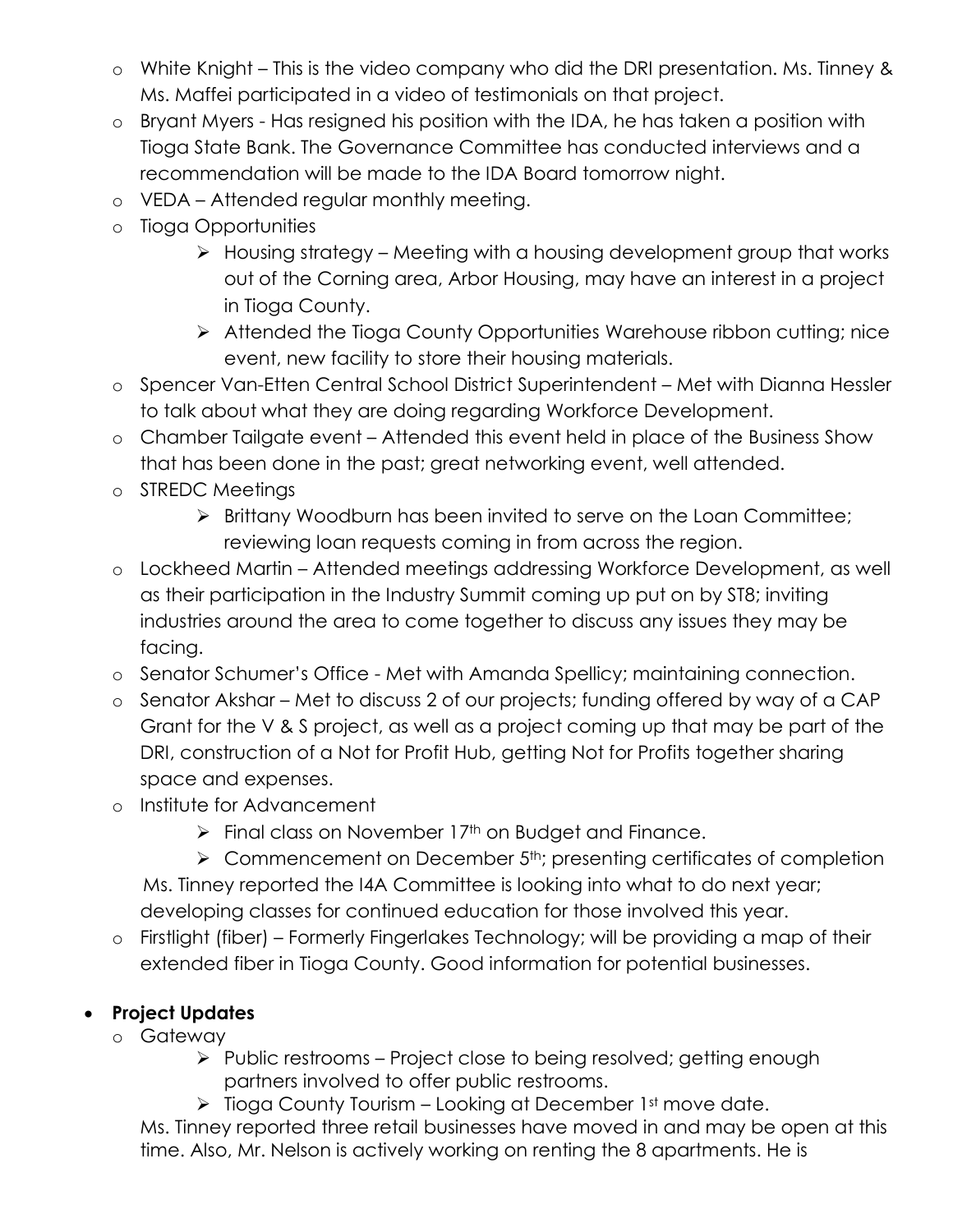challenged with income vs. rent criteria limits. Ms. Woodburn continues to assist him with this project.

- o Parkview- Very close to completion.
- o Owego Gardens 2 Moving forward; looking at requesting DRI funding.
- o Owego Gardens 1 The Kemmerling Property is having drainage issues; Home Leasing has made one modification, however the problem has not been completely resolved; continue looking for a resolution**.**
- o Restore NY Projects
	- $\triangleright$  Village of Owego Continue to work through issues.
	- $\triangleright$  Village of Waverly Continue to work through issues.
- o 2 Plus 4 Southside Housing Project Looking to rezone from R2 to R3 to allow a project of 20 duplexes, 40 units, and after many meetings, the rezone was denied by the Village of Trustees. There remains an opportunity if the developer decided to sub-divide the lot; decision pending.
- o Applied Technology Permitting approved; expanding into the building on Central Avenue; encouraging DRI funding for this project.
- o Norbut Solar Analysis County buildings Ms. Tinney and Ms. Pratt met with a representative from Norbut Solar. They have two 5 MW projects in the Town of Tioga. They have an opportunity that they are presenting to the County to possibly participate in with significant savings to our energy over the next 25 years.

Ms. Tinney introduced Ellen Pratt, Tioga County Sustainability Manager. Ms. Pratt prepared an analysis showing the Savings Detail and Savings Summary for Tioga County. The report was distributed and reviewed. Ms. Pratt stated that the PPA has been sent to Mr. DeWind, the County Attorney, for review. Ms. Tinney added this was brought to the attention of this committee for information and a decision on how to move forward. Upon Mr. DeWind's response, whether an RFP is needed or any more information collected, it was decided going forward this should go through the Public Works Department.

- o Village of Owego DRI The entire department has been very busy with the following:
	- $\triangleright$  Local Planning Committee meeting Held October 10<sup>th</sup>.
	- $\triangleright$  Consultant meeting Held October 11<sup>th</sup>.
	- $\triangleright$  Consultant meeting Held October 17<sup>th</sup>.
	- ▶ Consultant meeting Held October 23rd.
	- $\triangleright$  Public Workshop Held October 24<sup>th</sup>.
	- $\triangleright$  Co-Chair Conference Held October 29<sup>th</sup>.
	- ▶ DRI Project Lead List Ms. Saraceno and Ms. Woodburn have put together a list of project leads and providing assistance.
	- **▶ DRI Project Lead visits**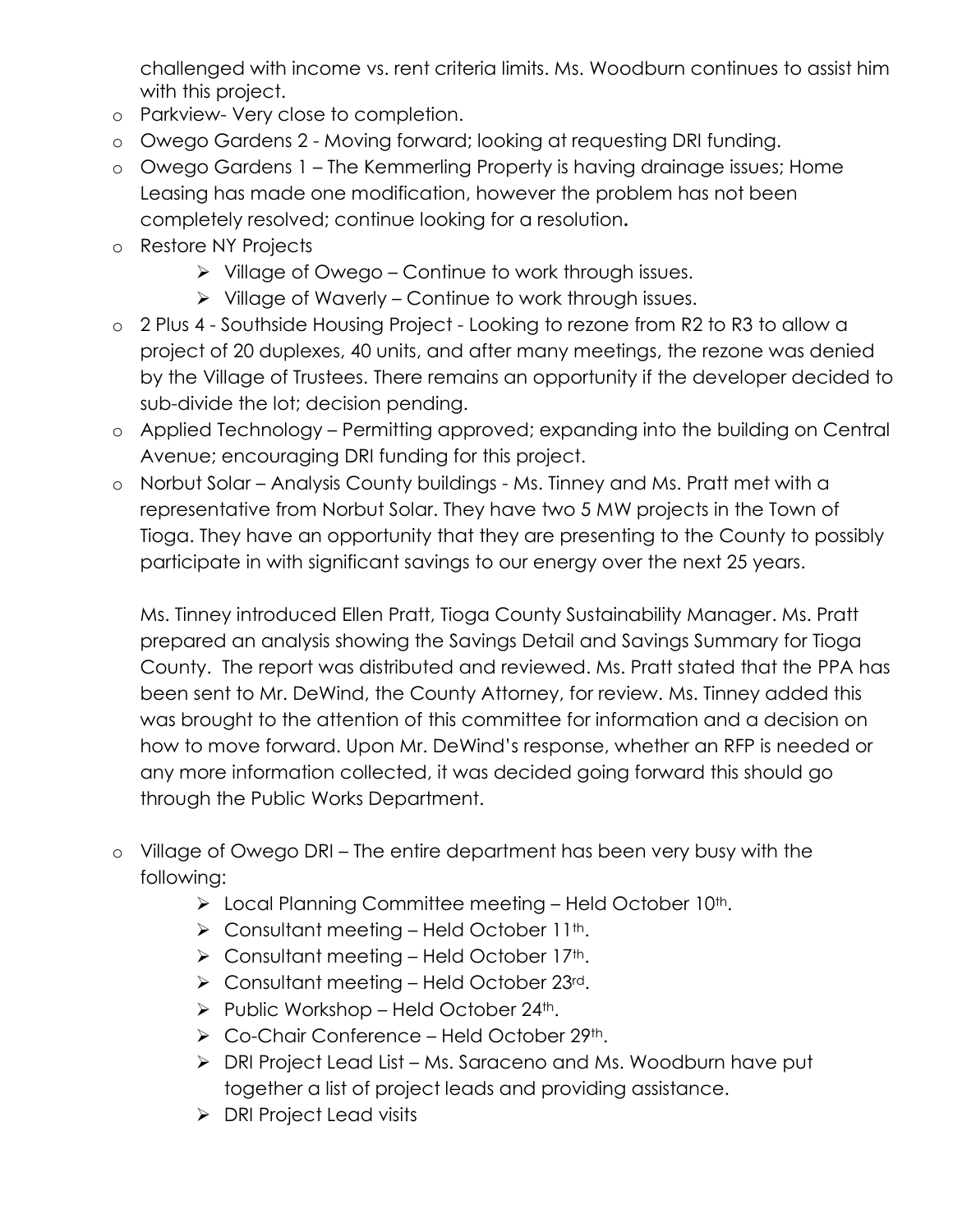- o Project Lead A lead came in from a commercial realtor; Ms. Tinney is meeting with this afternoon.
- o Project Lead A lead came in regarding a local company expansion.
- o V & S
- > Town of Owego Planning Board Addressed earlier in this meeting.
- $\triangleright$  Land sale IDA will be signing the contract at the Board meeting November 8<sup>th</sup>.
- $\triangleright$  Water and Sewer extensions Working with the Town and Village on the extensions needed.

Not on the agenda, Ms. Tinney, introduced Ms. Saraceno to speak about the progress on the Land Bank Corporation. Ms. Saraceno announced the award of \$500,000.00; a two year grant. There are 12 projects we look forward to working on. These properties were on the tax foreclosure list. Ms. Saraceno disbursed the following that will be coming up in December:

- $\checkmark$  A draft resolution for accepting the award,
- $\checkmark$  A draft of the Administrative Service Agreement with ED&P to establish staffing, office space and equipment to keep moving projects forward,
- $\checkmark$  A draft resolution to authorize the sale and transfer of properties from Tioga County to the Tioga County Property Development Corporation.

The plan is to make sure the properties are environmentally clean, demolish nine and rehab three of them and include construction of a MInka home development consisting of 5 homes on one of the properties. If we are successful in accomplishing what we hope to do, we can apply for additional funding mid-2019. As time goes on, we will look at different sources for funding.

- State Leads None
- Workforce Development Ms. Tinney disbursed the RFP response for the first part of the Workforce Development Pipeline Strategy for Tioga County; addressing how to keep our young people in Tioga County.
- Other
	- o TEAM Tioga Municipal meetings ongoing.
	- o Tourism
		- $\triangleright$  Hotel/Motel tax 2018/2019 projections Ms. Tinney disbursed a memo to the committee; a summary of earned and pending Hotel/Motel tax for 2018 and projected for 2019 showing the impact of Tioga Downs.
		- $5$  year budgeting for the Tourism office Ms. Tinney pointed out to the committee with the new salary requirements put on by the State, as far as minimum wage and overtime exempt positions, there is going to be a significant increase in salaries over the next few years. Ms. Tinney will bring a breakdown next month.